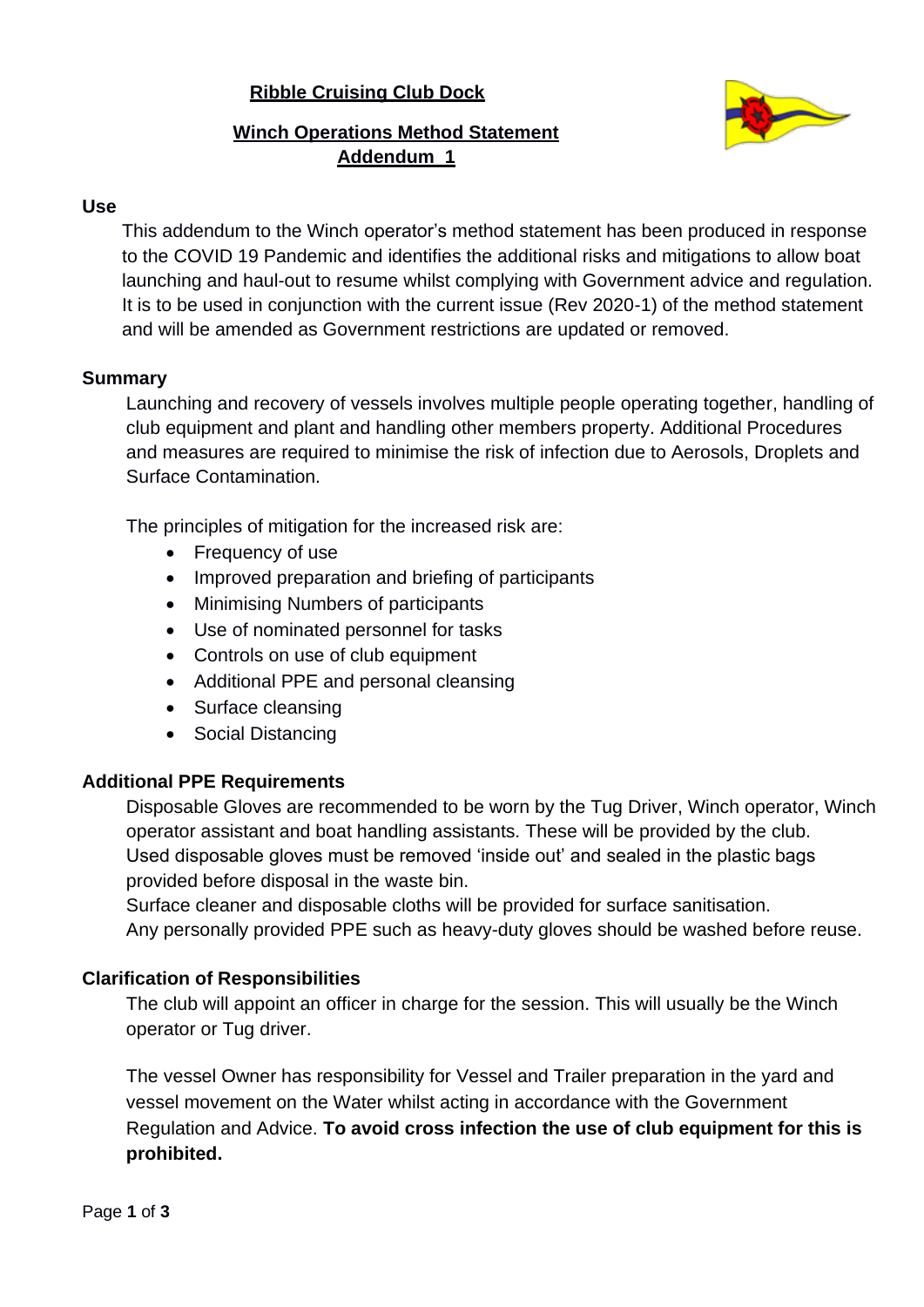Movement of the Trailer/vessel on the slipway and yard is the responsibility of the club and is delegated to the officer in charge, who will have absolute authority on matters of procedure and safety and will brief and instruct vessel owners and other participants appropriately. PPE (gloves) must be worn by participants and will be provided by the club if necessary.

### **Additional Measures and restrictions**

### **Frequency of Operations**

Only **One** Assisted Launch /Haul-out session will be allowed in any **Three**-day period., the HMG recommended quarantine time for surfaces

### **Preparation**

The officer in charge should unlock the electrical distribution cabinet, switch on the winch power, unlock the garage door and chain cupboard having first sanitised surfaces such as garage door handles, chain cupboard handles, and electrical distribution cabinet handles. Winch access panels and controls should be sanitised before use by the Winch Operator. Tug preparation checks and sanitisation of the Tug controls should be undertaken by the Tug Driver.

The Officer in charge is to brief all participants on the additional measures and restrictions on equipment handling.

### **Participants**

The officer in charge should clearly allocate roles and keep the number of participants to a minimum commensurate with the size of the vessel and instruct others away from the operations area. Typically, in addition to the vessel owner no more than **Five** are required:

- Winch Operator
- Winch Operator Assistant
- Tug Driver
- Boat Handling Assistant (2)

For smaller vessels launched singly or in small numbers these roles can often be combined to reduce numbers.

# **Club Plant and Equipment**

Handling and operation of club equipment should be allocated to individuals by the officer in charge. Each piece of club equipment or plant must be handled by the same person during the entire launch / recovery session. This includes:

- Tug
- Tow Bar and Tow Slings
- Winch Controls
- Winch Cable **and Cable Guides**
- Chain Set and Shackles
- Turning Block and Shackle
- Jacks
- Wheel Chocks